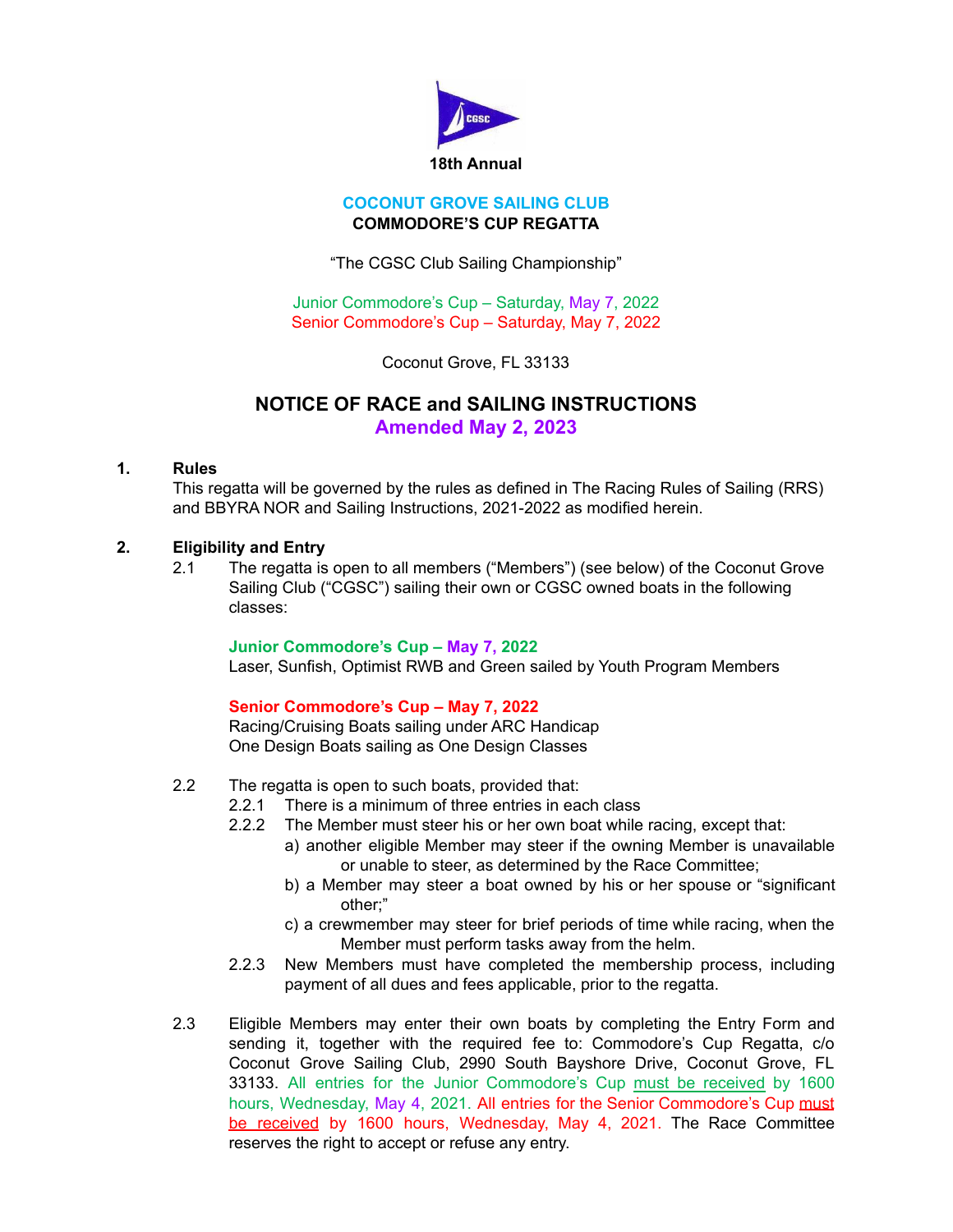## **3. Fees**

Required fees are as follows:

\$25 for One Design boats (including Junior Classes) \$30 for Racing/Cruising CGSC Members can charge their fee to their Club account

## **4. Schedule**

- 4.1 There will be a Skippers Meeting at 0900 on Saturday, May 7.
- 4.2 The regattas may consist of up to three races for the Senior Commodore's Cup Regatta and up to five races for the Junior Commodore's Cup Regatta. One race in each class racing shall constitute a regatta.
- 4.3 One Design Fleets will have a 5 minute starting sequence. This changes BBYRA OD3.1.
- 4.4 Unless modified at the Skippers Meeting, the starting sequence for the first race of this regatta shall be as follows:

### **Saturday, May 7th**

| <b>Class</b>                              | <b>Warning Signal/Starting Signal</b> | <b>Class Pennant</b>            |
|-------------------------------------------|---------------------------------------|---------------------------------|
| Racing & Cruising (Spinnaker) 11:30/11:35 |                                       | Dark Blue/White<br>Orange/White |
| Cruising (Non-Spinnaker)                  | 11:35/11:40                           | Dark Green                      |
| <b>Finns</b>                              | 11:40/11:45                           | Class Flag                      |
| <b>Flying Scots</b>                       | 11:45/11:50                           | Class Flag                      |
| Radial Lasers (Jr. & Sr.)                 | 11:50/11:55                           | Class Flag                      |
| Sunfish                                   | 11:55/12:00                           | Class Flag                      |
| 4.7 Lasers                                | 12:00/12:05                           | Class Flag                      |
| <b>Optimist RWB</b>                       | 12:05/12:10                           | <b>RWB Opti Class</b>           |
| <b>Optimist Green</b>                     | 12:10/12:15                           | Green Opti Class                |

Additional races will follow on a "back-to back" basis (as soon as practical) on a similar starting sequence.

## **5. Sailing Instructions**

The BBYRA NOR and SI for 2021-2022, Part I -- General Conditions and Sailing Instructions, Part II – Sailing Instructions: One Design and Part III – Sailing Instructions: Racing/Cruising (available at www.bbyra.net) are hereby adopted as the Sailing Instructions for this regatta, except as provided for below:

- 5.1 BBYRA H1.1a is amended to read, "The Time on Distance scoring option with ARC ratings shall be used for handicap classes."
- 5.2 Verbal changes to the SI's on the water will be allowed and announced by raising flag L with one sound and verbally communicating the change to the competitors.
- 5.3 Race Committee will be on Channel 73. Coaches are to monitor this Channel for any notices from the Race Committee.

### **6. Venue**

6.1 The event venue shall be the Coconut Grove Sailing Club, Coconut Grove, FL.